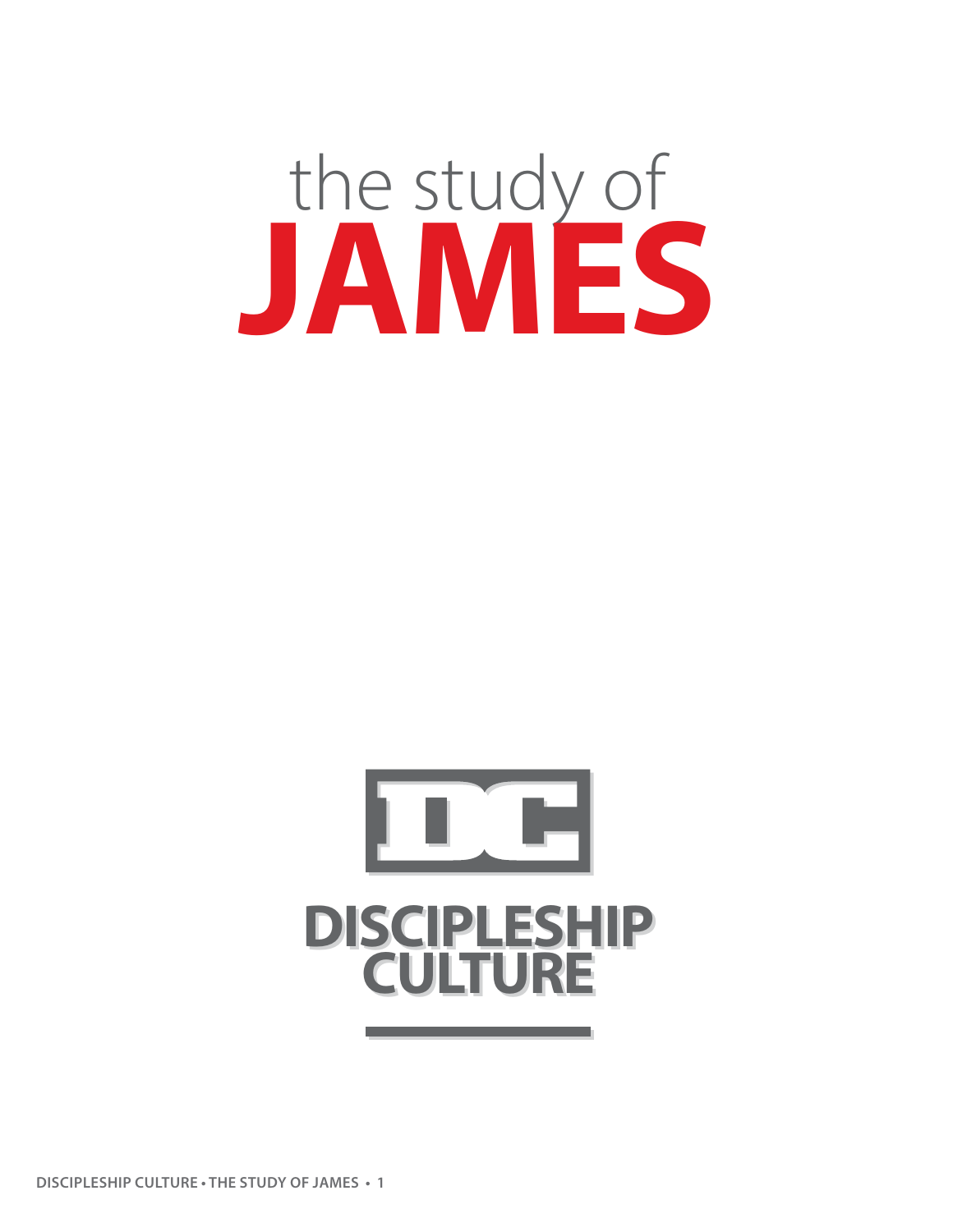

Discipleship Culture (DC) is a product of Jonathan Weibel, David Anderson, Andy Mylin and Centre Church • centrechurch.org.

DC may be used, copied or reproduced without permission.

For more information contact Jonathan Weibel • jonathan@centrechurch.org or visit centrechurch.org to acquire other Discipleship Culture materials.



Copyright © 2022 Centre Church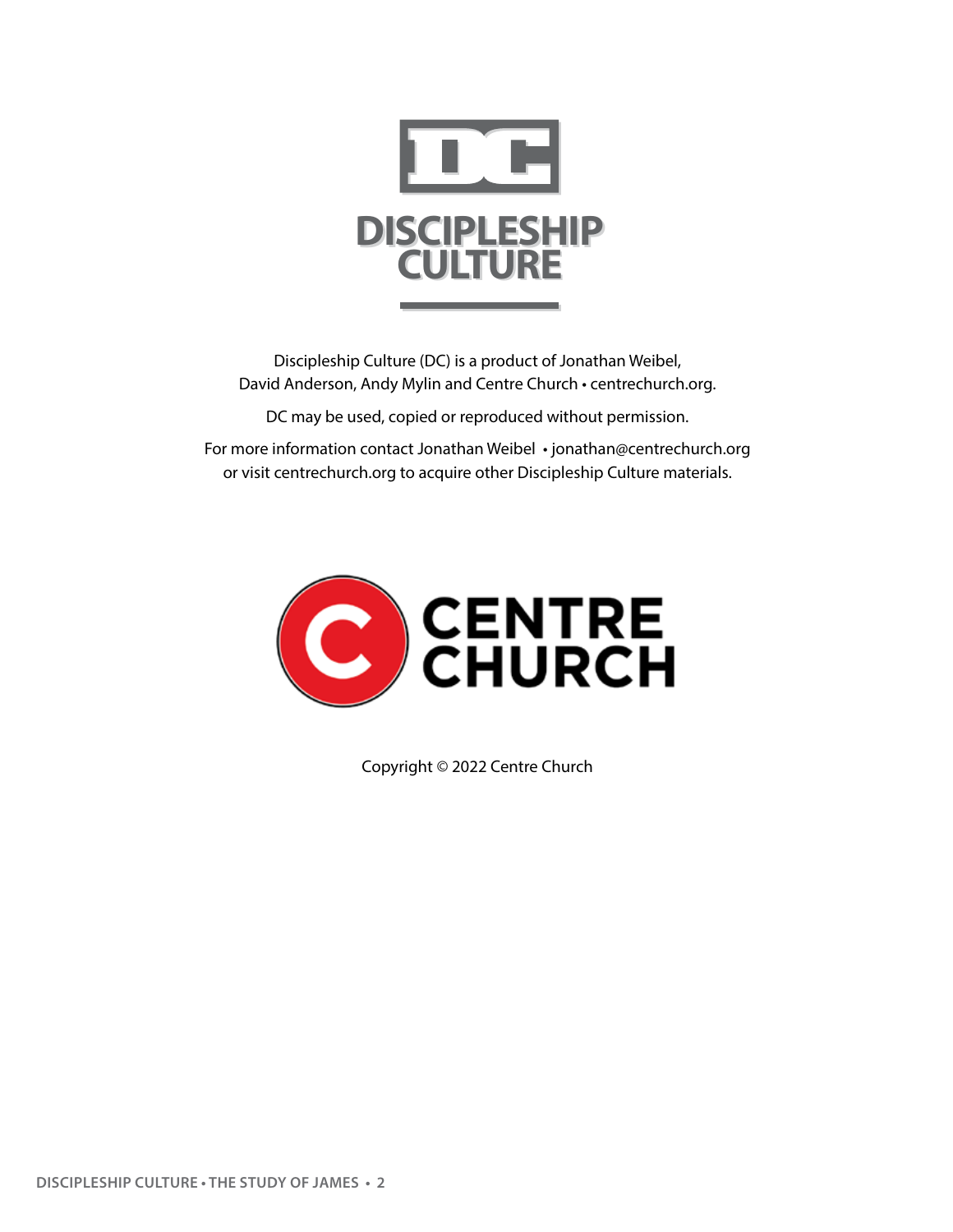# **WHAT IS DISCIPLESHIP CULTURE?**

## **DISCIPLESHIP CULTURE has discipleship in its DNA**

Last words are important and Matthew records the last words of Jesus as this: *Therefore go and make disciples of all nations, baptizing them in the name of the Father and of the Son and of the Holy Spirit. Matthew 28:19*

Jesus told His followers that they needed to go and make disciples of every nation. The call is no different today than it was 2,000 years ago. Somewhere along the way we have forgotten or even ignored Jesus' call to make disciples. Discipleship should not be just a program one can join, but it should be deeply rooted in the believer and Church's culture and fabric.

## **DISCIPLESHIP CULTURE does not rely on "One on One" discipleship**

Greg Ogden in his book *Discipleship Essentials* says this, "The one-on-one sets up a teacher-student dynamic. The pressure is upon the discipler to be the answer person or the fountain of all wisdom and insight. When a third person is added, the dynamic shifts to a group process. The discipler can more naturally make his or her contribution in the dynamic of group interchange. Triad discipling shifts the model from hierarchical to relational. The greatest factor inhibiting those who are being discipled to disciple others (multiplication) is the dependency fostered by one-on-one relationships. The triad/quad, on the other hand, views discipleship as a come-alongside relationship of mutual journey toward maturity in Christ. The hierarchical dimension is minimized."

## **DISCIPLESHIP CULTURE helps provide accelerated growth**

The goal of every believer should be to become mature and help others become mature. *He is the one we proclaim, admonishing and teaching everyone with all wisdom, so that we may present everyone fully mature in Christ. Colossians 1:28*

We believe that if each person really puts their best into Discipleship Culture that they will see exponential spiritual growth in their life and in the lives of others.

## **DISCIPLESHIP CULTURE provides accountability**

Accountability is taking the relational context of discipleship to another level. Accountability means giving your discipling partners authority to call you to keep the commitments you have made to one another. Accountability is rooted in realness and confessing sins to one another as well as keeping confidences within the D.C.

## **DISCIPLESHIP CULTURE multiplies**

### *And the things you have heard me say in the presence of many witnesses entrust to reliable people who will also be qualified to teach others. II Timothy 2:2*

Paul wrote this to Timothy and it actually represents four generations of disciples.

Paul ------- Timothy ------- Reliable People ------- Others

The proof of lasting discipleship is not really if I have discipled one other person. The proof of lasting disicpleship is if the person I discipled has discipled another person well enough to disciple another. Has your mind been blown yet? Discipleship Culture provides a systematic way to multiply the Kingdom of God. The goal being that each person in the group would go out and disciple two to three others within a year. We believe groups of three or four work best.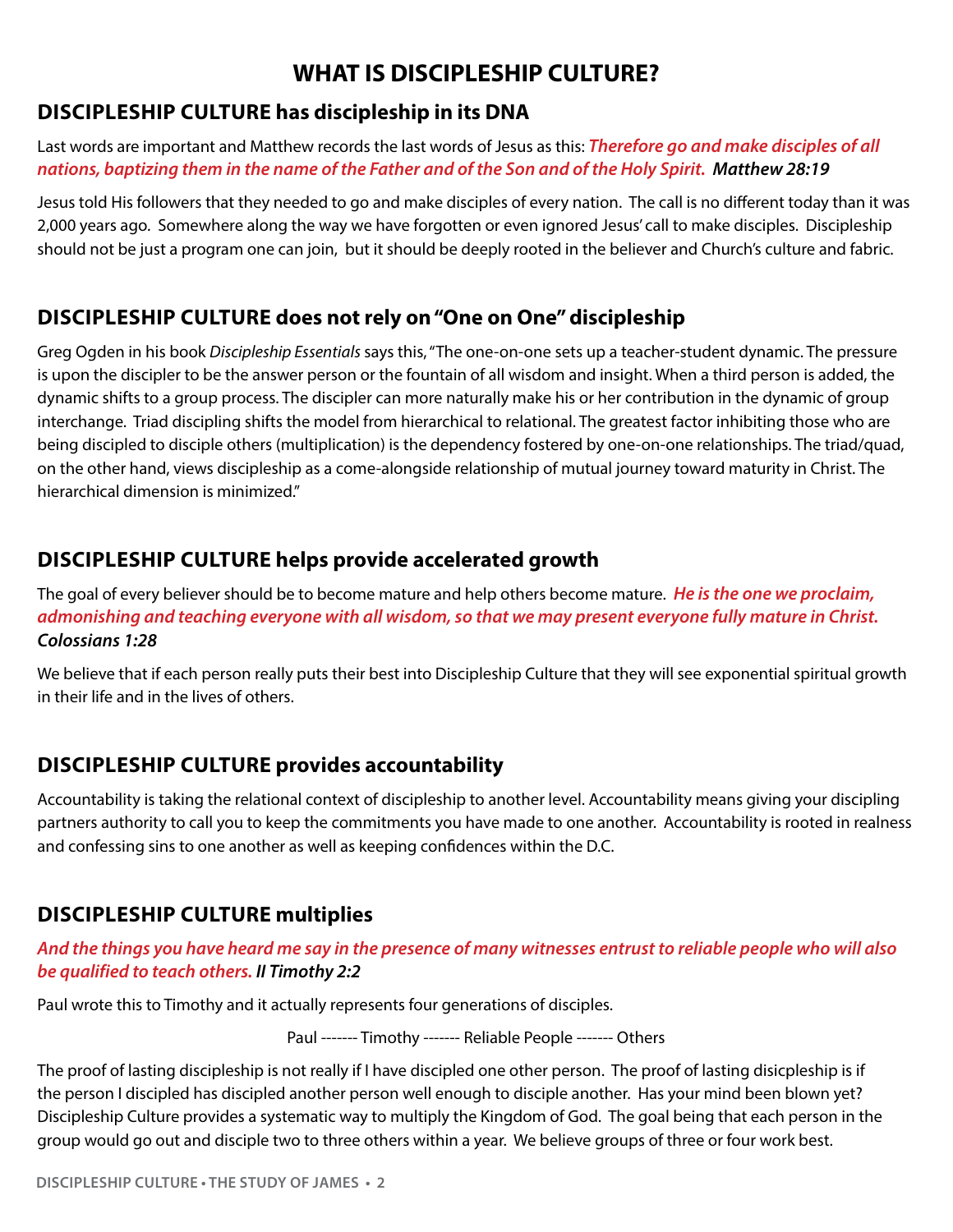## **DAILY DISCIPLESHIP CULTURE**

## **Bible Study and Prayer**

Five days a week we are asking every person to spend a significant amount of time studying their Bibles and to faithfully SOAP. SOAP is an acronym that will help you get the most out of your daily Bible reading. Here is how it works.

## **S.O.A.P**

*S (scripture)* • Read the Scripture assigned for that day.

Write down a verse or a passage that is the most meaningful to you.

*O (observation)* • Write down observations you made about the scripture you read.

*A (application)* • Write down how you can apply the scripture you read to your everyday life.

*P (prayer)* • Pray to God about the scripture you focused on and anything else you want to lift up to Him.

It is really that simple.

### **Scripture Memory**

We believe that Scripture Memory is a spiritual discipline that is essential for accelerated growth and daily living for Christ.

Pastor Chuck Swindoll wrote, *"I know of no other single practice in the Christian life more rewarding, practically speaking, than memorizing Scripture. . . . No other single exercise pays greater spiritual dividends! Your prayer life will be strengthened. Your witnessing will be sharper and much more effective. Your attitudes and outlook will begin to change. Your mind will become alert and observant. Your confidence and assurance will be enhanced. Your faith will be solidified"* (Growing Strong in the Seasons of Life, p. 61).

You will be responsible for memorizing scripture every week. We memorize scripture because Psalm 119 tells us that we are to hide God's Word in our heart. The key to memorizing scripture is to review it every day and to meditate on its meaning.

#### **Review**

At the end of the week make sure you have reviewed your lessons and be prepared to share what you have learned with your group. Write it down. Also make sure your scripture memory is word perfect before you attend your group.

## **WEEKLY DISCIPLESHIP CULTURE**

Details on the next page.

## **MONTHLY DISCIPLESHIP CULTURE**

Once a month all who are involved in D.C. will be getting together for a one hour meeting. This meeting will set out to accomplish three things.

*1. Celebrate the Wins* – We want to take some time every month to celebrate the victories of having a Discipleship Culture. We want to give thanks to God for forward momentum of all life change in our culture. This will also help us understand better how to make D.C. more successful.

*2. Identify the Obstacles* – We look at this first session of Discipleship Culture as a pilot program. We want to know what isn't working and what tweaks need to be made along the way to help people become more like Jesus. Disciplers and Disciples alike are invited to suggest minor adjustments that may create greater impact.

*3. Gain Instruction* – Every month we will be spending part our time sharing vision and teaching more on the culture of Discipleship.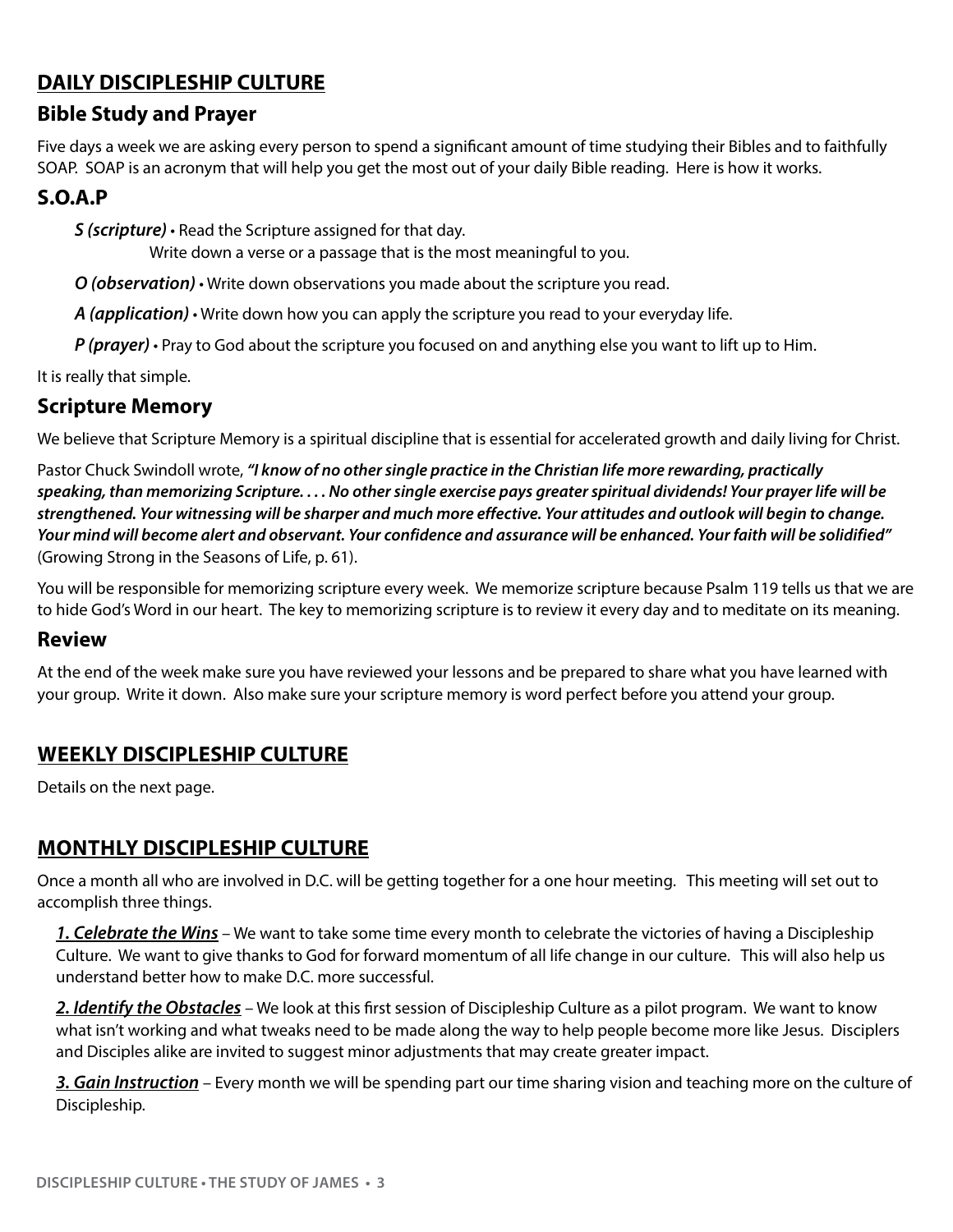## **WEEKLY DISCIPLESHIP CULTURE**

If you agree to be part of Discipleship Culture you are expected to be at all 8 weeks of meetings. The meetings will last one hour and will include accountability, reciting the Scripture memory verse, discussion of daily Bible study, and prayer.

## **Here is what the Weekly Discipleship Culture looks like:**

*1. Check In* – [*10 minutes*] Start each meeting by checking in. This is the time when we are reminded to bear each other's burdens (Galatians 6:2) and sharpen one another through accountability (Proverbs 27:17).

A. **JOY**, **ANGER**, **FEAR**, or **SADNESS**: Sometimes it is hard for us to open up, but this exercise is very effective. These four feelings seem to be the base emotions we all feel. Share with your group the core emotion you are feeling right now and why.

- B1. Accountability Option 1: Answer three basic questions
	- 1) *How are you protecting your life with purity?*
	- 2) *Share a win that you've had investing in the work of God? (Time, Talent, Treasure)*
	- 3) *How are you glorifying God in your thought life?*

B2. Accountability Option 2: This is an extensive list that James Wesley created over 200 years ago but is still practical today. Use it to highlight areas of your life as you check in but be sensitive of time. Don't go over every question.

- 1) *Am I consciously or unconsciously creating the impression that I am better than I really am? In other words, am I a hypocrite?*
- 2) *Am I honest in all my acts and words, or do I exaggerate?*
- 3) *Do I confidentially pass on to another what was told to me in confidence?*
- 4) *Can I be trusted?*
- 5) *Am I a slave to dress, friends, work, or habits?*
- 6) *Am I self-conscious, self-pitying, or self-justifying?*
- 7) *Did the Bible live in me today?*
- 8) *Do I give it time to speak to me everyday?*
- 9) *Am I enjoying prayer?*
- 10) *When did I last speak to someone else about my faith?*
- 11) *Do I pray about the money I spend?*
- 12) *Do I get to bed on time and get up on time?*
- 13) *Do I disobey God in anything?*
- 14) *Do I insist upon doing something about which my conscience is uneasy?*
- 15) *Am I defeated in any part of my life?*
- 16) *Am I jealous, impure, critical, irritable, touchy, or distrustful?*
- 17) *How do I spend my spare time?*
- 18) *Am I proud?*
- 19) *Do I thank God that I am not as other people, especially as the Pharisees who despised the publican?*
- 20) *Is there anyone whom I fear, dislike, disown, criticize, hold a resentment toward or disregard? If so, what am I doing about it?*
- 21) *Do I grumble or complain constantly?*
- 22) *Is Christ real to me?*

#### *2. Share Your SOAP* – [*15-20 minutes*]

- A. Recite memorized verse.
- B. Share observations and applications (as well as questions you may have) from the week's reading.

*3. Pray* – [*15-20 minutes*] Pray together. We recommend using this prayer structure: *praise God, confess your sinfulness, and offer willing service to Him*. Pray through what you just talked about with each other. Pray for each other, allowing the Holy Spirit to convict you and guide you. Remember, you are all just talking with your Father together! It is a holy and fun conversation!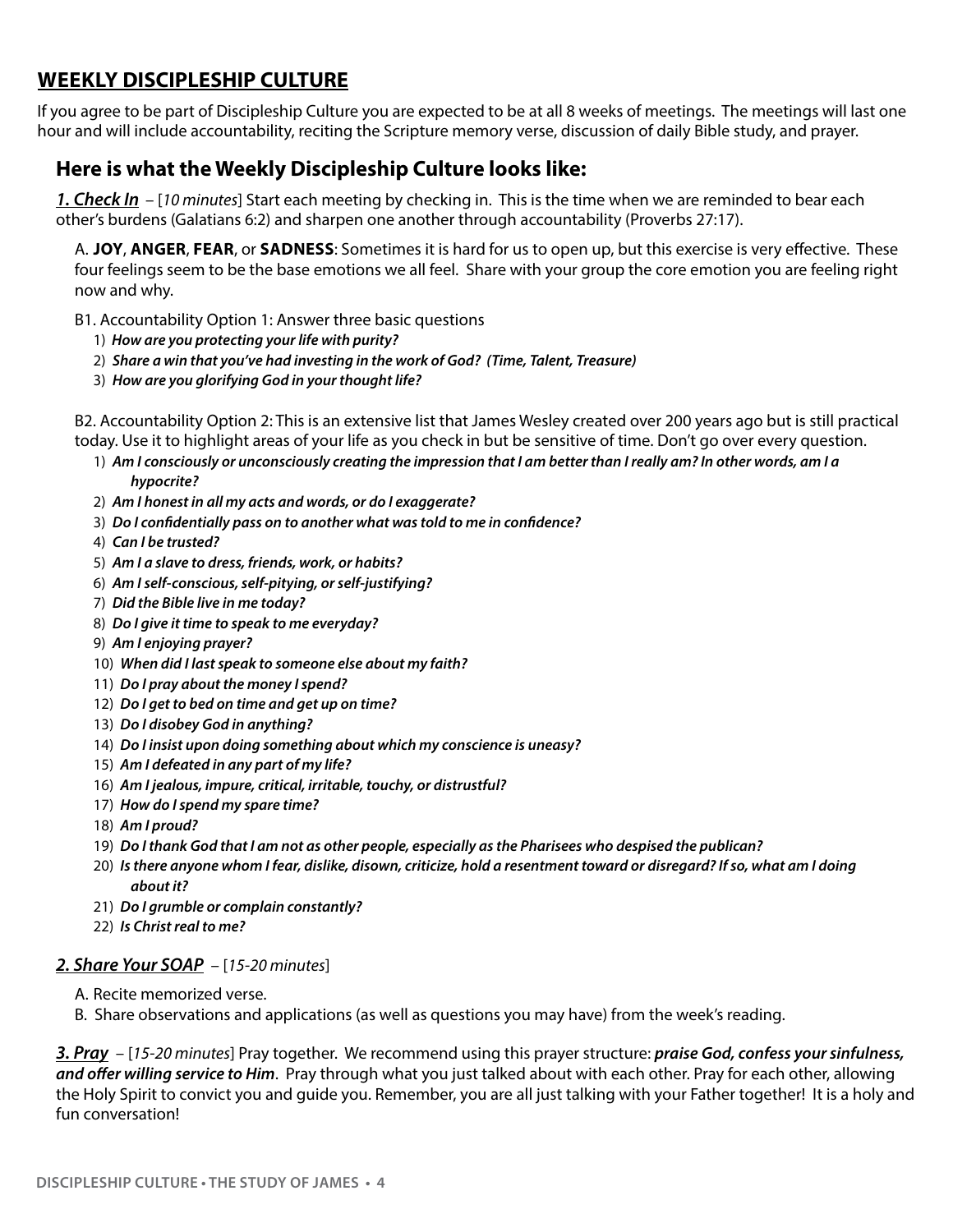WEEK 1 . DAY 1 . DATE\_\_\_\_\_\_\_\_\_\_\_

**DAILY RUNDOWN:** 

|                                     |                                                                                                                     | $\boldsymbol{S}$ (scripture) $\boldsymbol{\cdot}$ Read the assigned<br>Scripture. Write down the verse<br>or passage that is the most<br>meaningful to you. |
|-------------------------------------|---------------------------------------------------------------------------------------------------------------------|-------------------------------------------------------------------------------------------------------------------------------------------------------------|
| Ο.                                  | <u> 1980 - Jan Alexandri, martxa alemaniar amerikan basar da basar da basar da basar da basar da basar da basar</u> | $\boldsymbol{O}$ (observation) $\cdot$ Write down<br>observations about the scripture<br>you read.                                                          |
| А.                                  | <u> 1989 - Jan Barnett, fransk politiker (d. 1989)</u>                                                              | <b>A</b> (application) $\cdot$ Write down<br>how you can apply the scripture<br>to your everyday life.                                                      |
| <b>PRAY</b>                         |                                                                                                                     | $\bm{P}$ (prayer) $\cdot$ Pray to God about<br>the verse or passage you focused<br>on and anything else you want to<br>lift up to Him.                      |
| $\mathsf{S}\cdot$ Read James 1:9-11 | WEEK 1 . DAY 2 . DATE                                                                                               | <b>WEEK ONE</b><br>Scripture Memory: Choose a verse<br>that sticks out to you and write it<br>here. Memorize it for next week.                              |
|                                     |                                                                                                                     |                                                                                                                                                             |
| A                                   |                                                                                                                     |                                                                                                                                                             |
| <b>PRAY</b>                         |                                                                                                                     |                                                                                                                                                             |
| $\mathbf S$ · Read James 1:12-15    | WEEK 1 . DAY 3 . DATE                                                                                               |                                                                                                                                                             |
| О.                                  |                                                                                                                     |                                                                                                                                                             |
| A                                   |                                                                                                                     |                                                                                                                                                             |
| <b>PRAY</b>                         |                                                                                                                     |                                                                                                                                                             |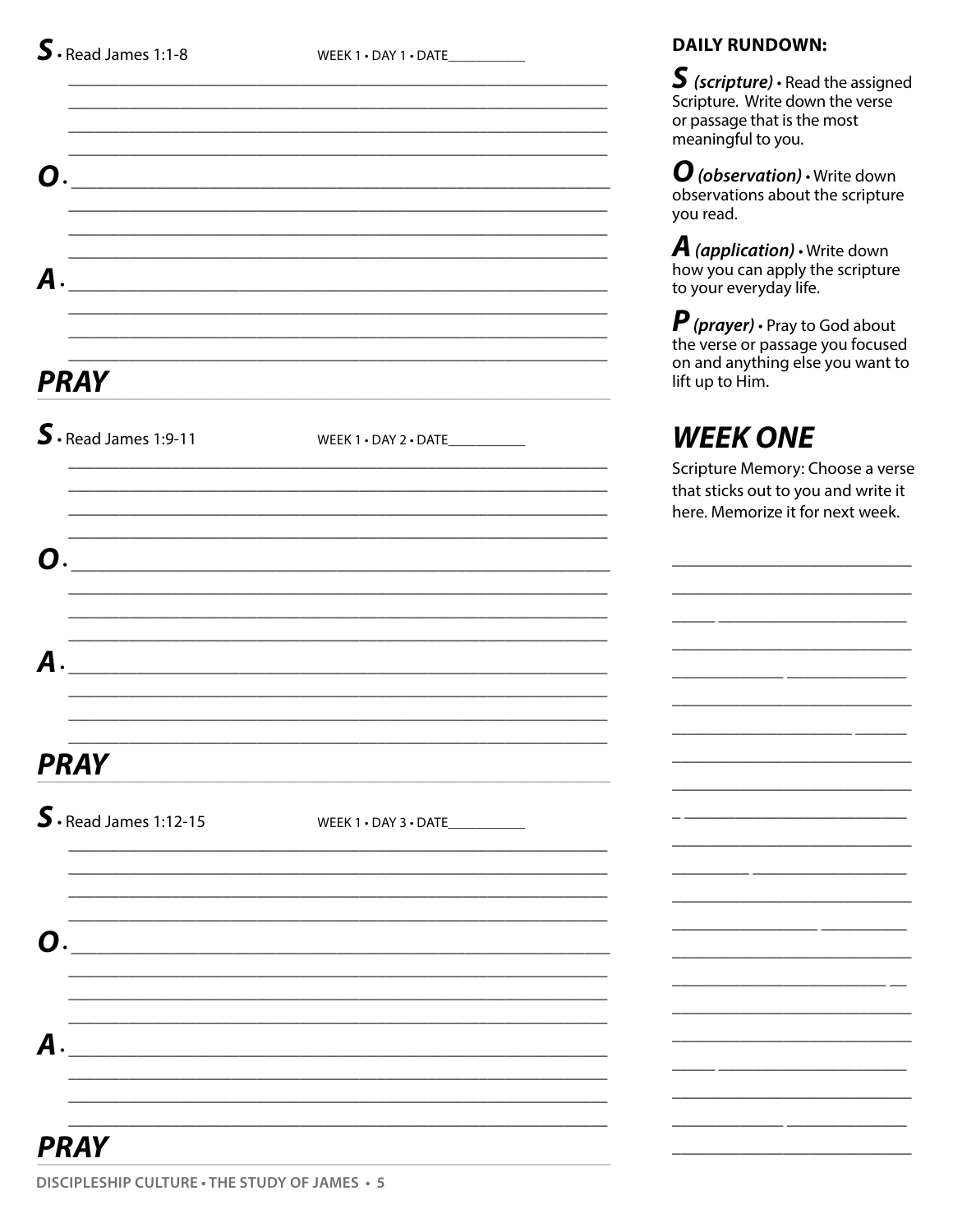WEEK 1 . DAY 4 . DATE

| О.                                                     |                                                  |
|--------------------------------------------------------|--------------------------------------------------|
| А.                                                     |                                                  |
|                                                        |                                                  |
| PRAY                                                   |                                                  |
| $\textsf{S}\cdot$ Read James 1:19-21                   | WEEK $1 \cdot$ DAY $5 \cdot$ DATE ______________ |
|                                                        |                                                  |
| О.                                                     |                                                  |
|                                                        |                                                  |
| A                                                      |                                                  |
|                                                        |                                                  |
| PRAY                                                   |                                                  |
| Summarize what you would like to share with your group |                                                  |
|                                                        |                                                  |
|                                                        |                                                  |
|                                                        |                                                  |
|                                                        |                                                  |
|                                                        |                                                  |

## **DAILY RUNDOWN:**

 $S$  (scripture)  $\cdot$  Read the assigned Scripture. Write down the verse or passage that is the most meaningful to you.

 $\boldsymbol{O}$  (observation)  $\cdot$  Write down<br>observations about the scripture you read.

**A** (application)  $\cdot$  Write down how you can apply the scripture to your everyday life.

 $P$  (prayer)  $\cdot$  Pray to God about<br>the verse or passage you focused on and anything else you want to lift up to Him.

# **WEEK ONE**

Scripture Memory: Choose a verse that sticks out to you and write it here. Memorize it for next week.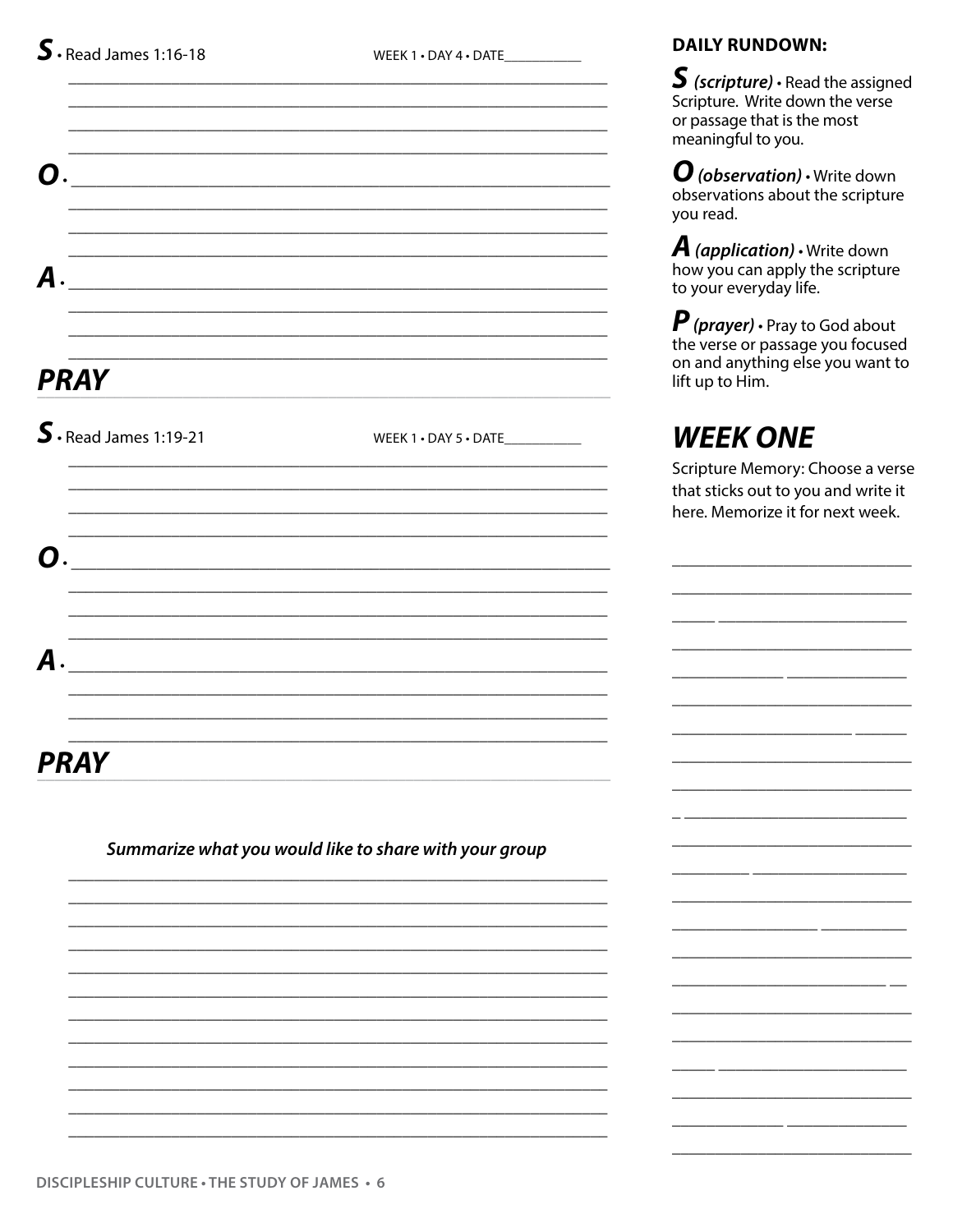WEEK 2 . DAY 1 . DATE\_\_\_\_\_\_\_\_\_\_\_

|                                   | <u> 1989 - Johann Barn, mars ann an t-Amhain ann an t-Amhain ann an t-Amhain ann an t-Amhain an t-Amhain an t-Amh</u> | $\bullet$ (surprunc) $\cdot$<br>Scripture. Write<br>or passage that is<br>meaningful to yo       |
|-----------------------------------|-----------------------------------------------------------------------------------------------------------------------|--------------------------------------------------------------------------------------------------|
| <b>O</b> .                        |                                                                                                                       | $\boldsymbol{O}$ (observatio)<br>observations ab<br>you read.                                    |
| А.                                |                                                                                                                       | $\boldsymbol{A}$ (application<br>how you can ap<br>to your everyday                              |
| <b>PRAY</b>                       |                                                                                                                       | $\boldsymbol{P}$ (prayer) $\cdot$ Pra<br>the verse or pass<br>on and anything<br>lift up to Him. |
| $\mathbf S$ · Read James 1:26 -27 | WEEK 2 . DAY 2 . DATE____________                                                                                     | WEEK TV<br>Scripture Memo<br>that sticks out to<br>here. Memorize                                |
| O.                                | <u> 2001 - Jan Samuel Barbara, margaret eta biztanleria (h. 1878).</u>                                                |                                                                                                  |
|                                   | $A$ .                                                                                                                 |                                                                                                  |
| <b>PRAY</b>                       | <u> 2000 - 2000 - 2000 - 2000 - 2000 - 2000 - 2000 - 2000 - 2000 - 2000 - 2000 - 2000 - 2000 - 2000 - 2000 - 200</u>  |                                                                                                  |
| $\mathbf S$ · Read James 2:1-4    | WEEK 2 . DAY 3 . DATE____________                                                                                     |                                                                                                  |
| <b>O</b> .                        |                                                                                                                       |                                                                                                  |
| А.                                |                                                                                                                       |                                                                                                  |
| <b>PRAY</b>                       |                                                                                                                       |                                                                                                  |

 $S$  (scripture)  $\cdot$  Read the assigned down the verse s the most οu.

n) • Write down out the scripture

**i) •** Write down ply the scripture y life.

ay to God about sage you focused else you want to

# VO

ry: Choose a verse b you and write it it for next week.

<u> La Carlo III de la Carlo III de la Carlo III de la Carlo III de la Carlo III de la Carlo III de la Carlo III </u>

 $\overline{\phantom{a}}$ 

DISCIPLESHIP CULTURE · THE STUDY OF JAMES · 7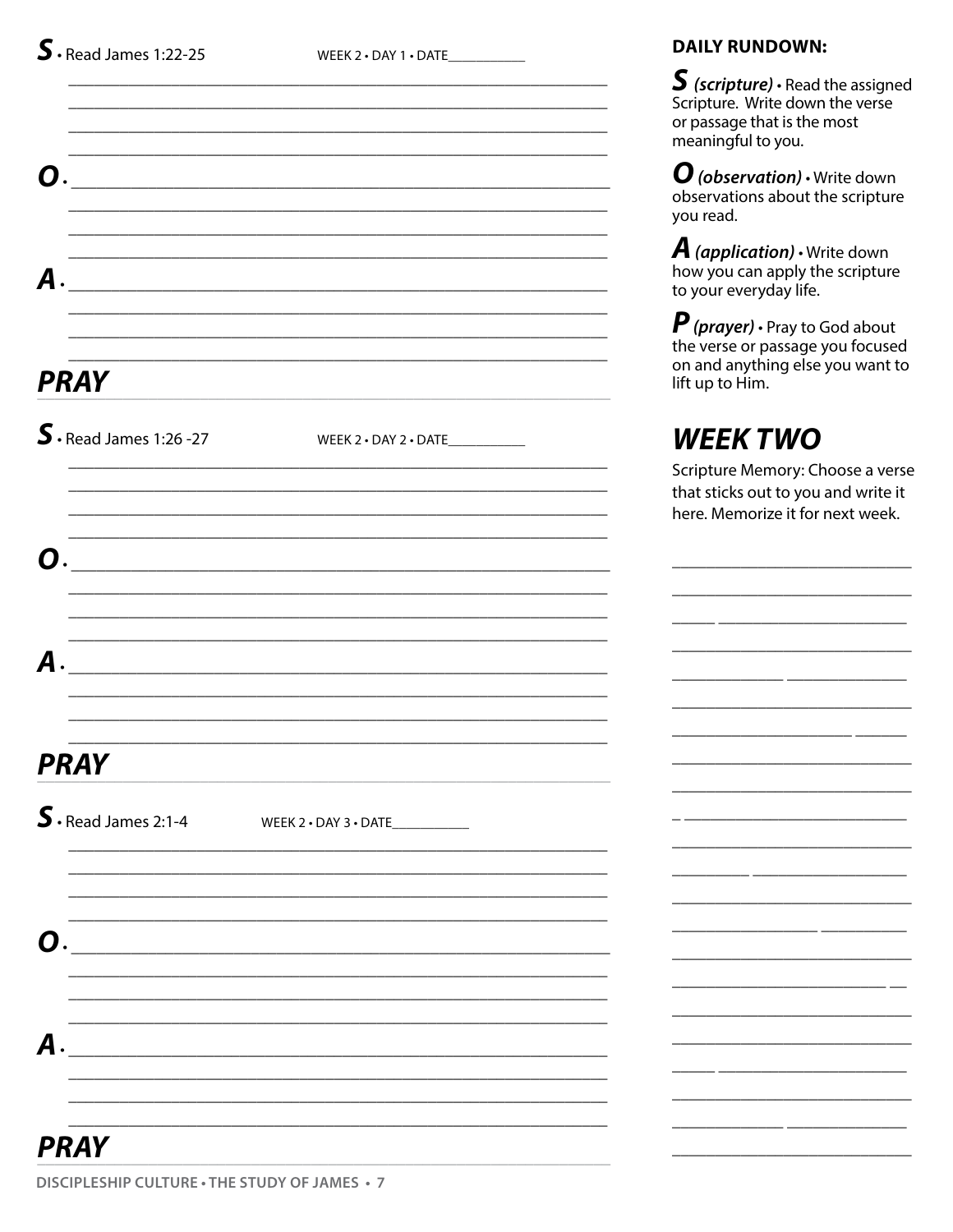|                                                                                                                                                                                                                    | or passage th<br>meaningful t                                                                    |
|--------------------------------------------------------------------------------------------------------------------------------------------------------------------------------------------------------------------|--------------------------------------------------------------------------------------------------|
| О.                                                                                                                                                                                                                 | $\boldsymbol{O}$ (observa<br>observations<br>you read.                                           |
| <u> 1989 - Johann Barn, mars ann an t-Amhain ann an t-Amhain ann an t-Amhain ann an t-Amhain ann an t-Amhain an t-</u><br><b>A.</b><br><u> 2000 - Jan Barnett, fransk politik (d. 1888)</u>                        | $\boldsymbol{A}$ (applicat<br>how you can<br>to your every                                       |
| <u> 1989 - Johann Barn, mars ann an t-Amhain ann an t-Amhain ann an t-Amhain ann an t-Amhain an t-Amhain an t-Amh</u><br><b>PRAY</b><br><u> 1989 - Johann Stoff, amerikansk politiker (d. 1989)</u>                | $\boldsymbol{P}$ (prayer) $\boldsymbol{\cdot}$<br>the verse or<br>on and anyth<br>lift up to Him |
| $\mathsf{S} \cdot$ Read Leviticus 19:18, Exodus 20:13-14 WEEK 2 $\cdot$ DAY 5 $\cdot$ DATE<br><u> 1989 - Jan James James James James James James James James James James James James James James James James J</u> | WEEK 1<br>Scripture Me<br>that sticks ou<br>here. Memor                                          |
| О.<br><u> 1980 - Jan James James Barnett, fransk politik (d. 1980)</u><br><u> 1989 - Johann Stoff, deutscher Stoff, der Stoff, der Stoff, der Stoff, der Stoff, der Stoff, der Stoff, der S</u>                    |                                                                                                  |
| А.<br><u> 1980 - Jan James James Barnett, amerikan berlindar (h. 1980).</u><br><u> 1989 - Johann Barn, mars ar breithinn ar chwaraeth a chwaraeth a chwaraeth a chwaraeth a chwaraeth a chwaraet</u>               | ______                                                                                           |
| <u> 1989 - Jan James James James James James James James James James James James James James James James James J</u><br><b>PRAY</b>                                                                                |                                                                                                  |
| Summarize what you would like to share with your group                                                                                                                                                             |                                                                                                  |
|                                                                                                                                                                                                                    |                                                                                                  |

## **DAILY RUNDOWN:**

S (scripture) · Read the assigned<br>Scripture. Write down the verse at is the most o you.

ation) • Write down about the scripture

tion) • Write down apply the scripture yday life.

Pray to God about passage you focused hing else you want to າ.

# **TWO**

mory: Choose a verse! ut to you and write it rize it for next week.

 $\overline{\phantom{a}}$ 

 $\overline{a}$ 

 $-$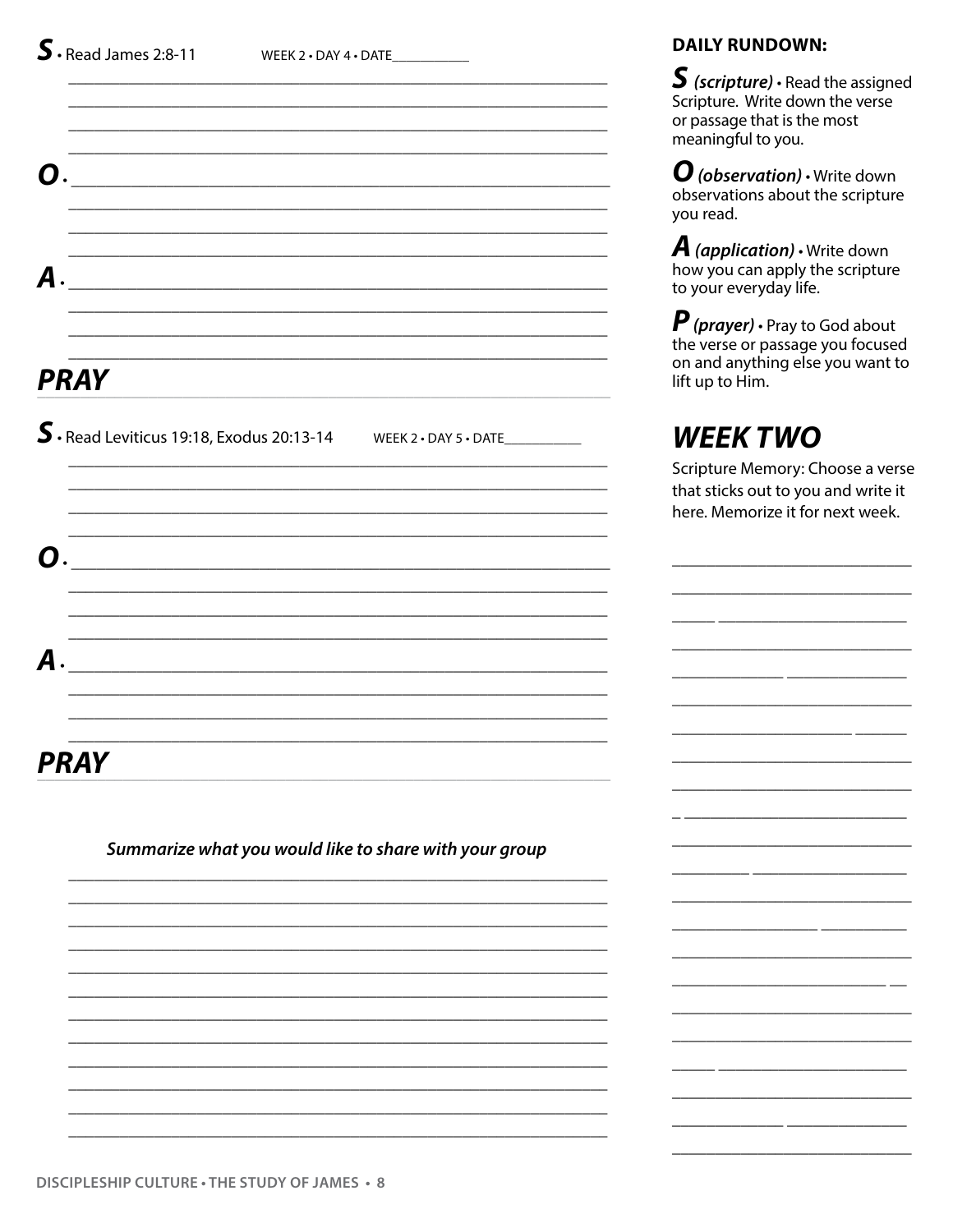WEEK 3 . DAY 1 . DATE\_\_\_\_\_\_\_\_\_\_\_

**DAILY RUNDOWN:** 

|                                  |                                                                                                                    | $\boldsymbol{S}$ (scripture) $\boldsymbol{\cdot}$ Read the assigned<br>Scripture. Write down the verse<br>or passage that is the most<br>meaningful to you. |
|----------------------------------|--------------------------------------------------------------------------------------------------------------------|-------------------------------------------------------------------------------------------------------------------------------------------------------------|
| O.                               |                                                                                                                    | $\boldsymbol{O}$ (observation) $\cdot$ Write down<br>observations about the scripture<br>you read.                                                          |
| А.                               | <u> 1989 - Jan James James James James James James James James James James James James James James James James</u> | <b>A</b> (application) $\cdot$ Write down<br>how you can apply the scripture<br>to your everyday life.                                                      |
| <b>PRAY</b>                      |                                                                                                                    | $\bm{P}$ (prayer) $\cdot$ Pray to God about<br>the verse or passage you focused<br>on and anything else you want to<br>lift up to Him.                      |
| $\mathbf S$ · Read James 2:14-17 | WEEK 3 . DAY 2 . DATE                                                                                              | <b>WEEK THREE</b><br>Scripture Memory: Choose a verse<br>that sticks out to you and write it<br>here. Memorize it for next week.                            |
|                                  |                                                                                                                    |                                                                                                                                                             |
| A                                |                                                                                                                    |                                                                                                                                                             |
| PRAY                             |                                                                                                                    |                                                                                                                                                             |
| $\mathbf S$ · Read James 2:18-19 | WEEK 3 . DAY 3 . DATE                                                                                              |                                                                                                                                                             |
| О.                               |                                                                                                                    |                                                                                                                                                             |
| A                                |                                                                                                                    |                                                                                                                                                             |
| <b>PRAY</b>                      |                                                                                                                    |                                                                                                                                                             |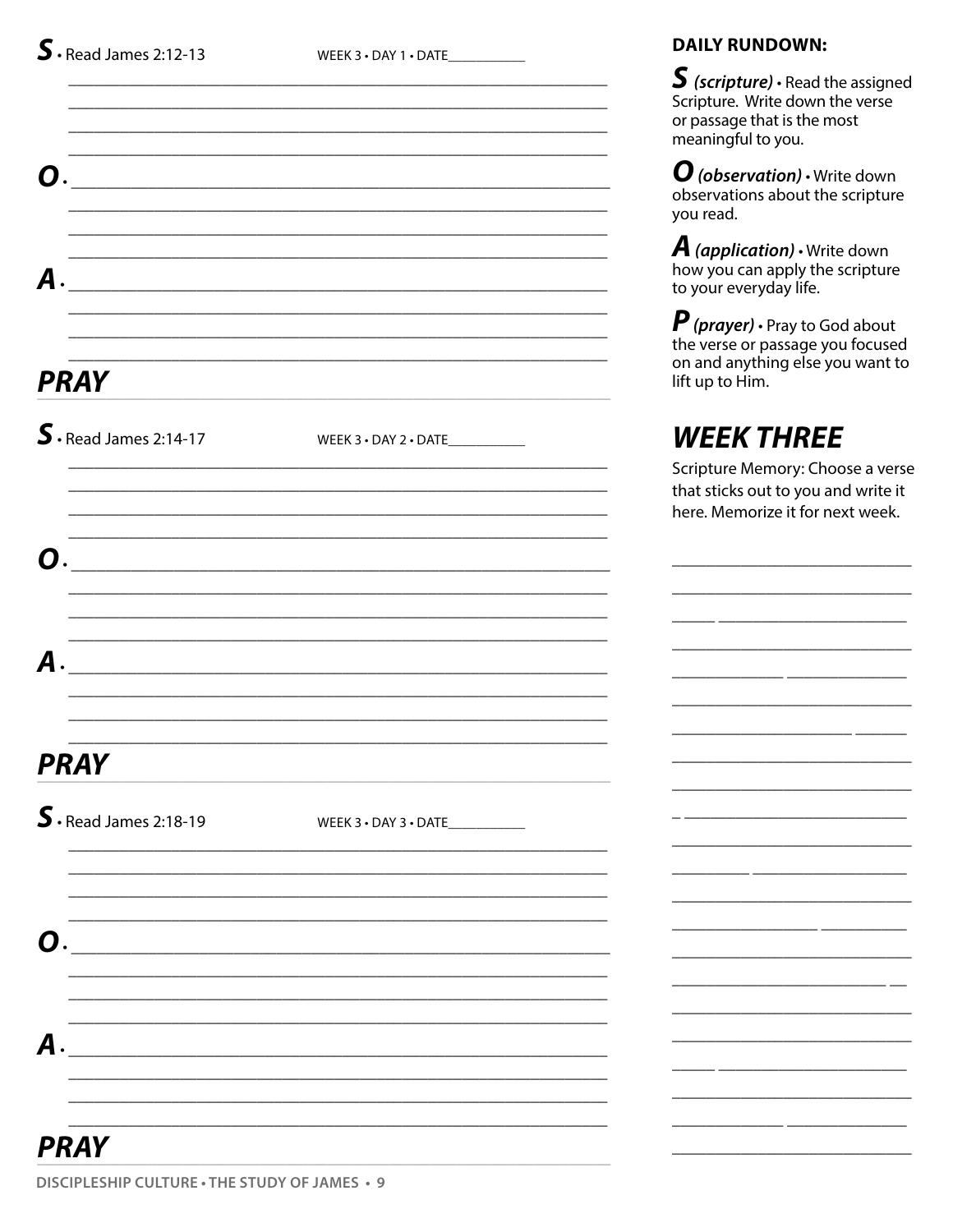WEEK 3 . DAY 4 . DATE

| O           |                                                        |                       |  |
|-------------|--------------------------------------------------------|-----------------------|--|
|             |                                                        |                       |  |
| A           |                                                        |                       |  |
|             |                                                        |                       |  |
|             |                                                        |                       |  |
| <b>PRAY</b> |                                                        |                       |  |
|             | $\textsf{S}\cdot$ Read Genesis 15:6, Isaiah 41:8       | WEEK 3 . DAY 5 . DATE |  |
| O           |                                                        |                       |  |
|             |                                                        |                       |  |
| A           |                                                        |                       |  |
|             |                                                        |                       |  |
| PRAY        |                                                        |                       |  |
|             | Summarize what you would like to share with your group |                       |  |
|             |                                                        |                       |  |
|             |                                                        |                       |  |
|             |                                                        |                       |  |
|             |                                                        |                       |  |
|             |                                                        |                       |  |
|             |                                                        |                       |  |
|             |                                                        |                       |  |

#### **DAILY RUNDOWN:**

S (scripture) · Read the assigned<br>Scripture. Write down the verse or passage that is the most meaningful to you.

 $\boldsymbol{O}$  (observation)  $\cdot$  Write down<br>observations about the scripture you read.

**A** (application)  $\cdot$  Write down how you can apply the scripture to your everyday life.

*P* (*prayer*) • Pray to God about<br>the verse or passage you focused<br>on and anything else you want to lift up to Him.

# **WEEK THREE**

Scripture Memory: Choose a verse that sticks out to you and write it here. Memorize it for next week.

 $\overline{a}$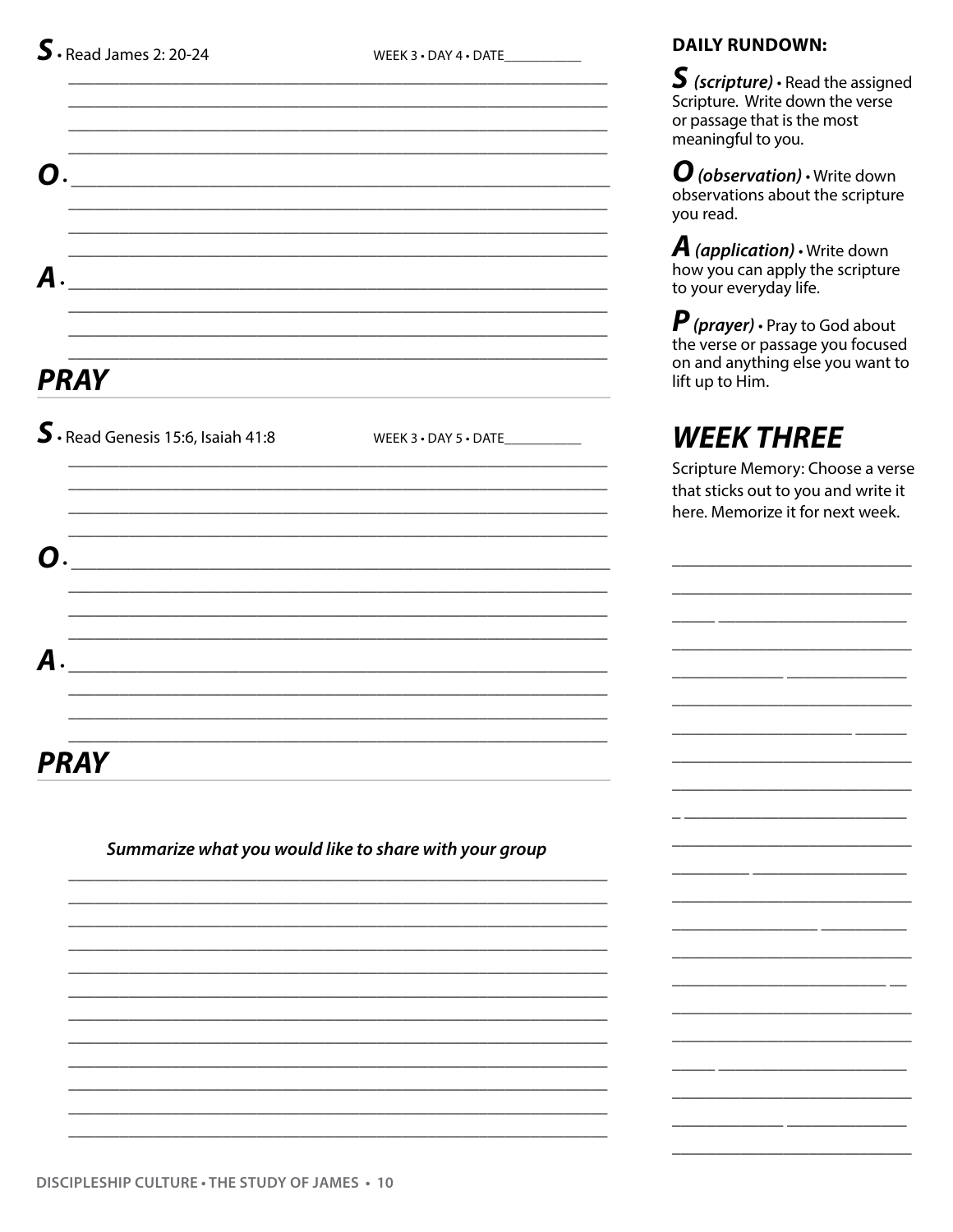WEEK 4 . DAY 1 . DATE\_\_\_\_\_\_\_\_\_\_\_\_

**DAILY RUNDOWN:** 

|                                                                                                                            | $\boldsymbol{S}$ (scripture) $\boldsymbol{\cdot}$ Read the assigned<br>Scripture. Write down the verse<br>or passage that is the most<br>meaningful to you. |
|----------------------------------------------------------------------------------------------------------------------------|-------------------------------------------------------------------------------------------------------------------------------------------------------------|
| Ο.<br><u> 1980 - Jan Barat, margaret amerikan basar dan berasal dari berasal dalam basa dan berasal dan berasal dalam </u> | $\boldsymbol{O}$ (observation) $\cdot$ Write down<br>observations about the scripture<br>you read.                                                          |
| А.<br><u> 1989 - Jan Barnett, fransk politiker (d. 1989)</u>                                                               | <b>A</b> (application) $\cdot$ Write down<br>how you can apply the scripture to<br>your everyday life.                                                      |
| <b>PRAY</b>                                                                                                                | $\bm{P}$ (prayer) $\cdot$ Pray to God about<br>the verse or passage you focused<br>on and anything else you want to<br>lift up to Him.                      |
| $\mathbf S$ . Read Joshua 2:1-16<br>WEEK 4 . DAY 2 . DATE                                                                  | <b>WEEK FOUR</b><br>Scripture Memory: Choose a verse<br>that sticks out to you and write it<br>here. Memorize it for next week.                             |
| 0.                                                                                                                         |                                                                                                                                                             |
| A<br><u> 1980 - Jan Barat, margaret amerikan basal dan berasal dari berasal dan berasal dan berasal dan berasal dan b</u>  |                                                                                                                                                             |
| <b>PRAY</b>                                                                                                                |                                                                                                                                                             |
| $\mathbf S$ · Read Joshua 2:17-24<br>WEEK 4 . DAY 3 . DATE____________                                                     |                                                                                                                                                             |
| О.                                                                                                                         |                                                                                                                                                             |
| A                                                                                                                          |                                                                                                                                                             |
| <b>PRAY</b>                                                                                                                |                                                                                                                                                             |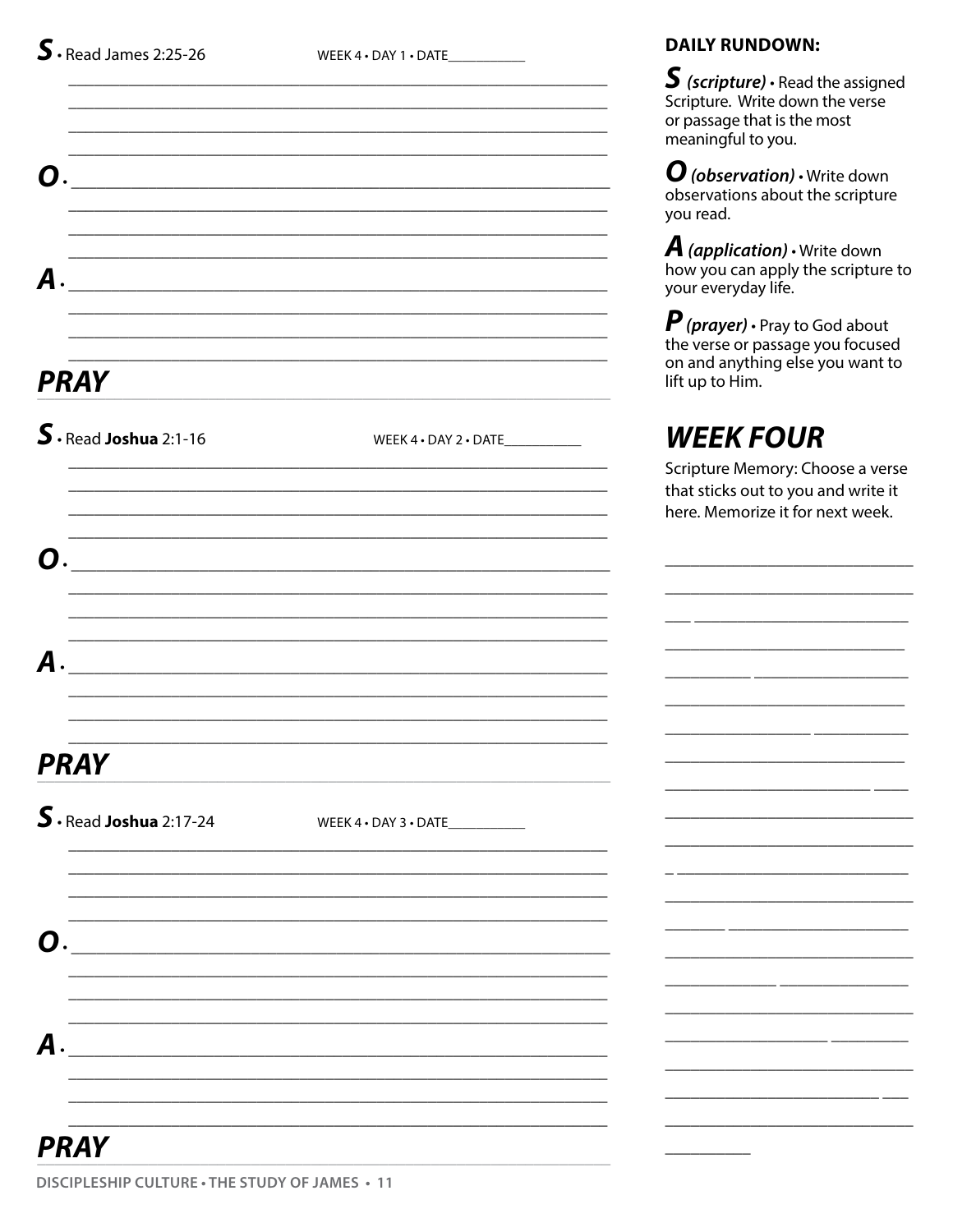|                                |                                                                                                                               | scripture.<br>or passage<br>meaningfu                                  |
|--------------------------------|-------------------------------------------------------------------------------------------------------------------------------|------------------------------------------------------------------------|
| Ω.                             |                                                                                                                               | $O$ (obser<br>observatio<br>you read.                                  |
| А.                             | <u> 1980 - Jan James James Barnett, fransk politik (d. 1980)</u><br><u> 1989 - John Stone, amerikansk politiker (d. 1989)</u> | $\boldsymbol{A}$ (applic<br>how you ca<br>your every                   |
| <b>PRAY</b>                    |                                                                                                                               | $\boldsymbol{P}$ (prayer<br>the verse o<br>on and any<br>lift up to Hi |
| $\mathbf S$ · Read James 3:5-6 | WEEK 4 . DAY 5 . DATE _____________                                                                                           | WEEK                                                                   |
|                                |                                                                                                                               | Scripture M<br>that sticks<br>here. Mem                                |
| Ω.                             | <u> 1980 - Jan Barbara, margaret eta biztanleria (h. 1980).</u>                                                               |                                                                        |
| А.                             | <u> 1989 - Johann John Stone, mensk politik (f. 1989)</u>                                                                     | المستنقل المست                                                         |
|                                |                                                                                                                               |                                                                        |
| <b>PRAY</b>                    |                                                                                                                               |                                                                        |
|                                | Summarize what you would like to share with your group                                                                        |                                                                        |
|                                |                                                                                                                               |                                                                        |
|                                |                                                                                                                               |                                                                        |

#### **DAILY RUNDOWN:**

S (scripture) · Read the assigned<br>Scripture. Write down the verse that is the most Il to you.

**vation) ·** Write down ns about the scripture

ation) • Write down an apply the scripture to day life.

y) • Pray to God about or passage you focused thing else you want to im.

# **FOUR**

Aemory: Choose a verse out to you and write it orize it for next week.

 $-$ 

 $-$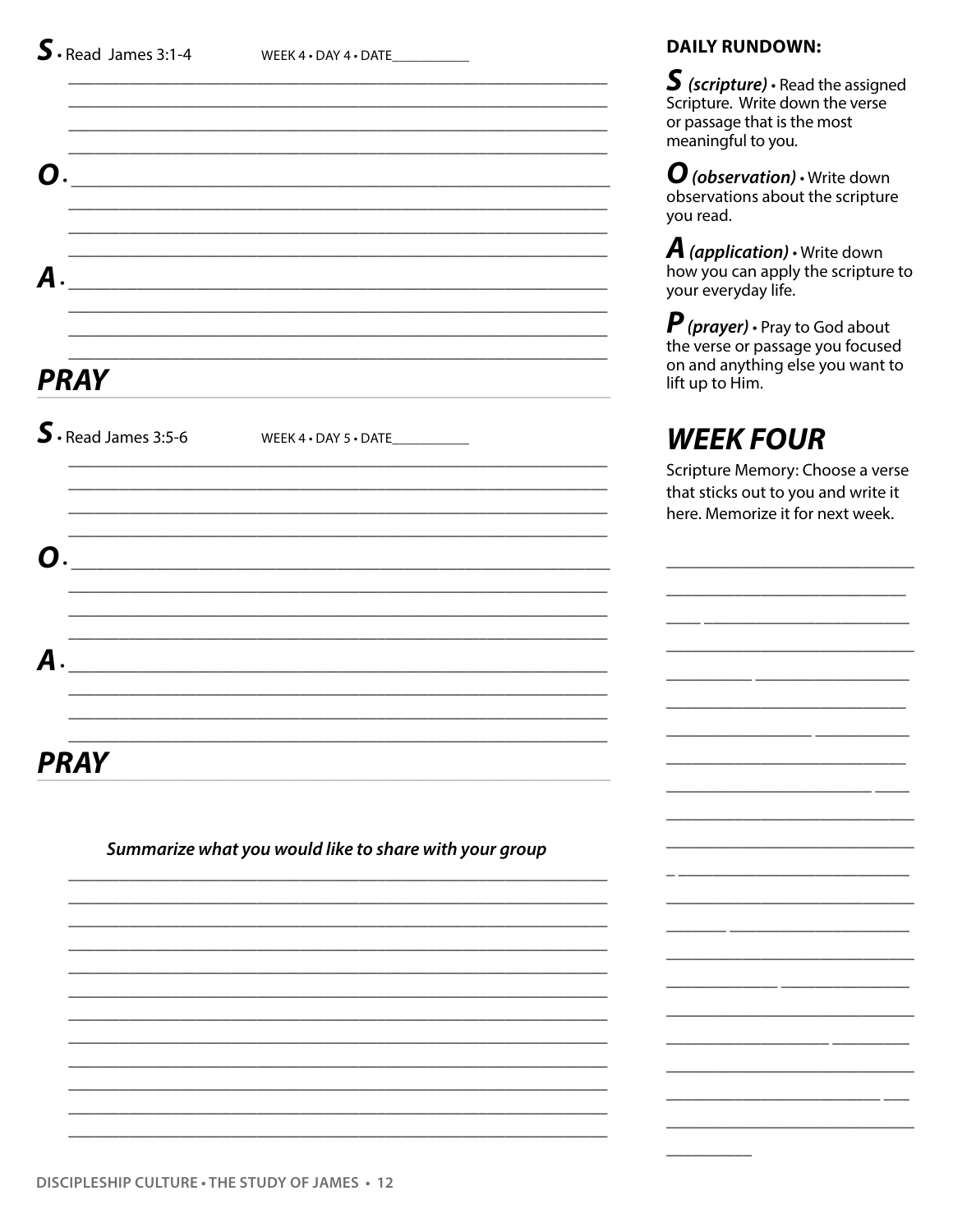WEEK 5 . DAY 1 . DATE\_\_\_\_\_\_\_\_\_\_\_\_

**DAILY RUNDOWN:** 

e

|                                  |                                                                                                                       | $\sum$ (scripture) $\cdot$ Read the assigned<br>Scripture. Write down the verse<br>or passage that is the most<br>meaningful to you.   |
|----------------------------------|-----------------------------------------------------------------------------------------------------------------------|----------------------------------------------------------------------------------------------------------------------------------------|
|                                  | <u> 1989 - Johann Stoff, deutscher Stoff, der Stoff, der Stoff, der Stoff, der Stoff, der Stoff, der Stoff, der S</u> | $\boldsymbol{O}$ (observation) $\cdot$ Write down<br>observations about the scripture<br>you read.                                     |
| А.                               |                                                                                                                       | <b>A</b> (application) $\cdot$ Write down<br>how you can apply the scripture<br>to your everyday life.                                 |
| <b>PRAY</b>                      |                                                                                                                       | $\bm{P}$ (prayer) $\cdot$ Pray to God about<br>the verse or passage you focused<br>on and anything else you want to<br>lift up to Him. |
| $\mathsf{S}$ · Read James 3:9-12 | WEEK $5 \cdot$ DAY 2 $\cdot$ DATE                                                                                     | <b>WEEK FIVE</b>                                                                                                                       |
|                                  |                                                                                                                       | Scripture Memory: Choose a verse<br>that sticks out to you and write it<br>here. Memorize it for next week.                            |
|                                  |                                                                                                                       | <u> 2000 - Jan James James Jan James James Jan James James Jan James James Jan James James Jan Jan James James J</u>                   |
|                                  |                                                                                                                       |                                                                                                                                        |
| PRAY                             |                                                                                                                       |                                                                                                                                        |
| $\mathbf S$ · Read James 3:13-16 | WEEK 5 . DAY 3 . DATE____________                                                                                     |                                                                                                                                        |
|                                  |                                                                                                                       |                                                                                                                                        |
|                                  |                                                                                                                       |                                                                                                                                        |
| $\boldsymbol{A}$ .               |                                                                                                                       |                                                                                                                                        |
|                                  |                                                                                                                       |                                                                                                                                        |
| <b>PRAY</b>                      |                                                                                                                       |                                                                                                                                        |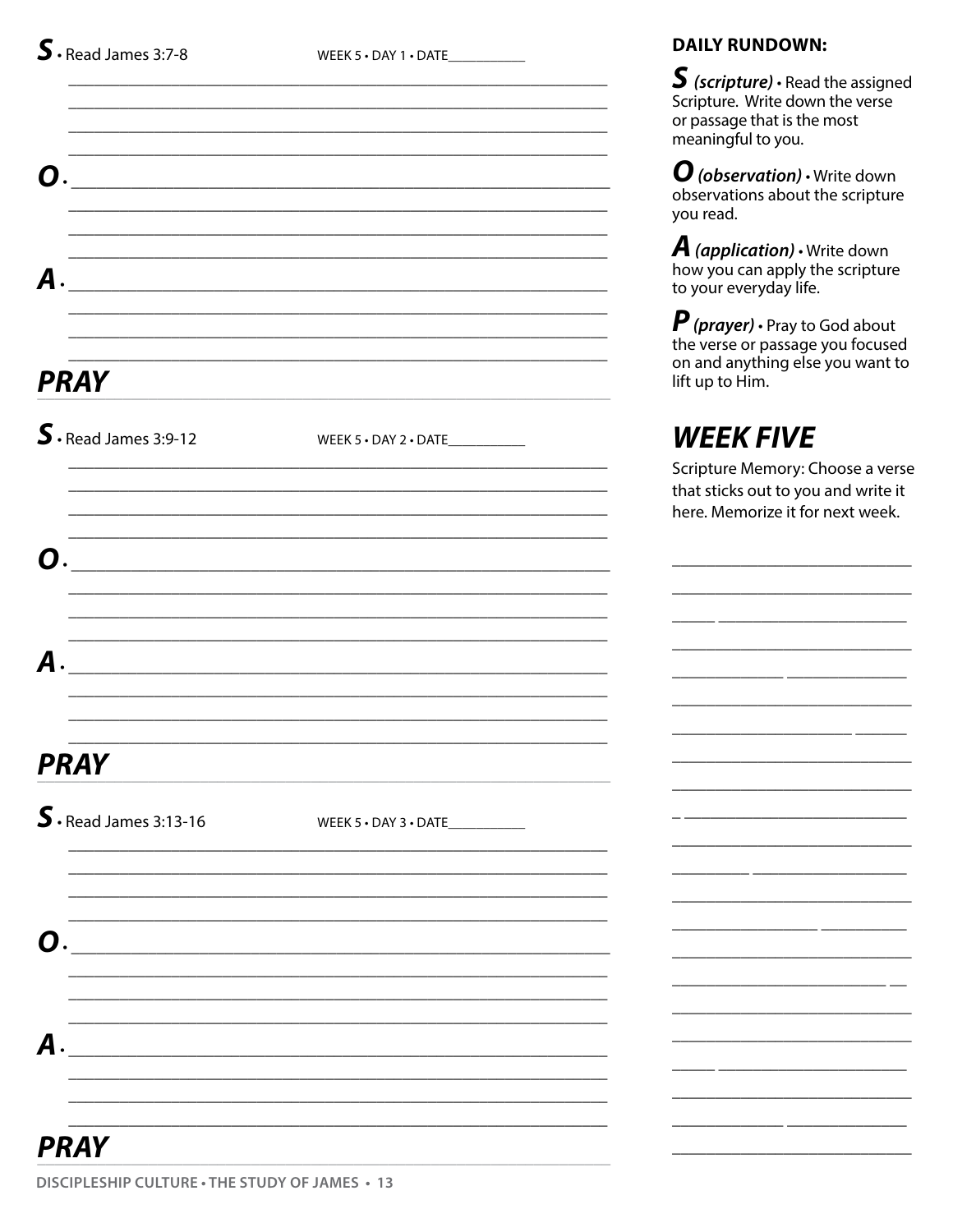| Ω                     |                                                        |
|-----------------------|--------------------------------------------------------|
| $\boldsymbol{A}$ .    |                                                        |
| <b>PRAY</b>           |                                                        |
| $S.$ Read James 4:1-3 | WEEK 5 . DAY 5 . DATE                                  |
| Ω                     |                                                        |
| A                     |                                                        |
| <b>PRAY</b>           |                                                        |
|                       | Summarize what you would like to share with your group |
|                       |                                                        |
|                       |                                                        |

#### **DAILY RUNDOWN:**

 $S$  (scripture)  $\cdot$  Read the assigned Scripture. Write down the verse or passage that is the most meaningful to you.

 $\boldsymbol{O}$  (observation)  $\cdot$  Write down<br>observations about the scripture you read.

**A** (application)  $\cdot$  Write down how you can apply the scripture to your everyday life.

 $\bf P$  (prayer)  $\cdot$  Pray to God about<br>the verse or passage you focused on and anything else you want to lift up to Him.

# **WEEK FIVE**

Scripture Memory: Choose a verse that sticks out to you and write it here. Memorize it for next week.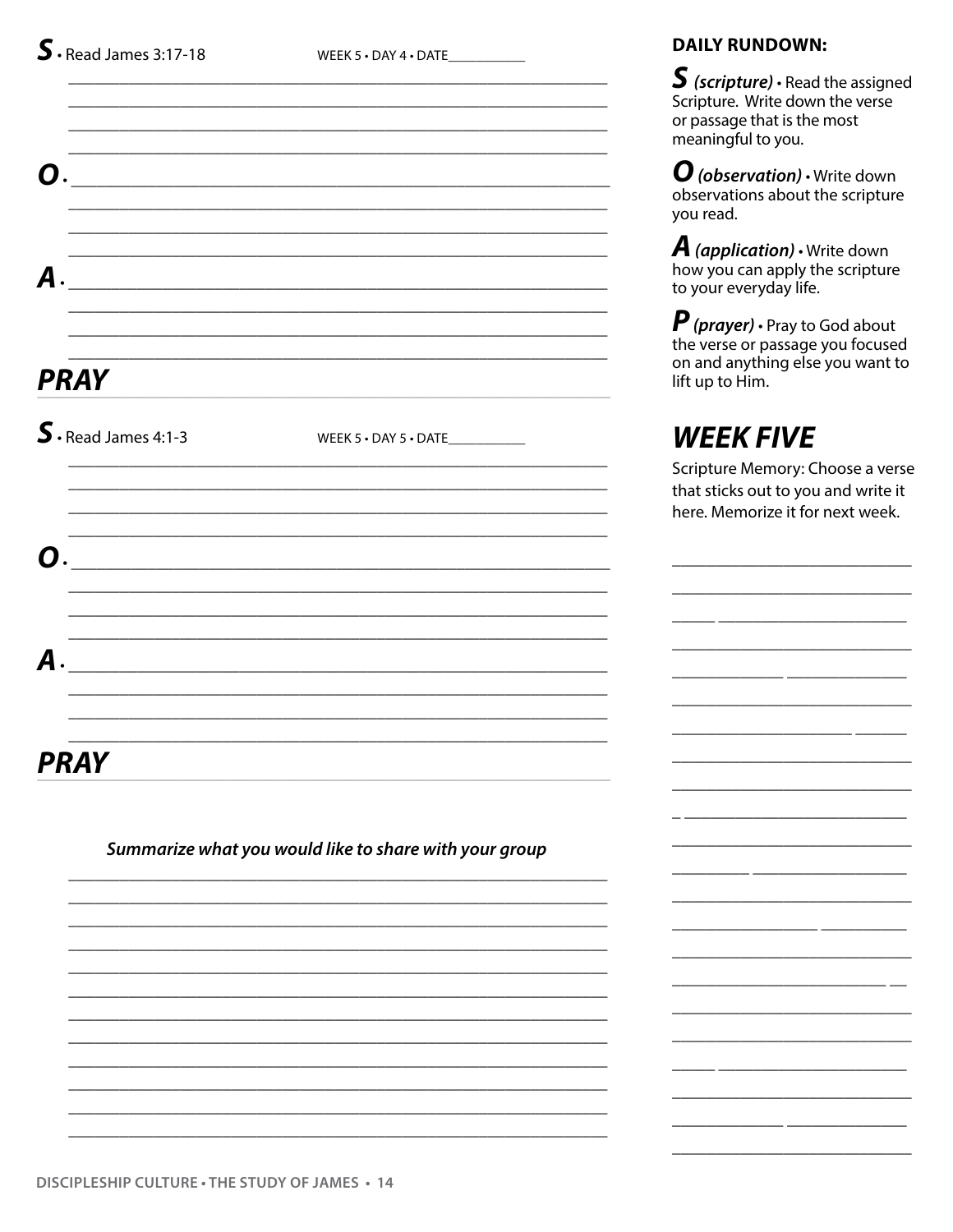WEEK 6 . DAY 1 . DATE\_\_\_\_\_\_\_\_\_\_\_\_

**DAILY RUNDOWN:** 

|                                     |                       | $\blacktriangleright$ (scripture) $\cdot$ Read the assigned<br>Scripture. Write down the verse<br>or passage that is the most<br>meaningful to you. |
|-------------------------------------|-----------------------|-----------------------------------------------------------------------------------------------------------------------------------------------------|
|                                     |                       | $\boldsymbol{O}$ (observation) $\cdot$ Write down<br>observations about the scripture<br>you read.                                                  |
| А.                                  |                       | <b>A</b> (application) $\cdot$ Write down<br>how you can apply the scripture<br>to your everyday life.                                              |
| <b>PRAY</b>                         |                       | $\boldsymbol{P}$ (prayer) $\cdot$ Pray to God about<br>the verse or passage you focused<br>on and anything else you want to<br>lift up to Him.      |
| $\mathbf S \cdot$ Read James 4:7-10 | WEEK 6 . DAY 2 . DATE | <b>WEEK SIX</b><br>Scripture Memory: Choose a verse                                                                                                 |
| $\boldsymbol{\Omega}$               |                       | that sticks out to you and write it<br>here. Memorize it for next week.                                                                             |
|                                     |                       |                                                                                                                                                     |
|                                     |                       |                                                                                                                                                     |
| PRAY                                |                       |                                                                                                                                                     |
| $\mathbf S$ · Read James 4:11-12    | WEEK 6 . DAY 3 . DATE |                                                                                                                                                     |
| O                                   |                       |                                                                                                                                                     |
| A                                   |                       |                                                                                                                                                     |
| <b>PRAY</b>                         |                       |                                                                                                                                                     |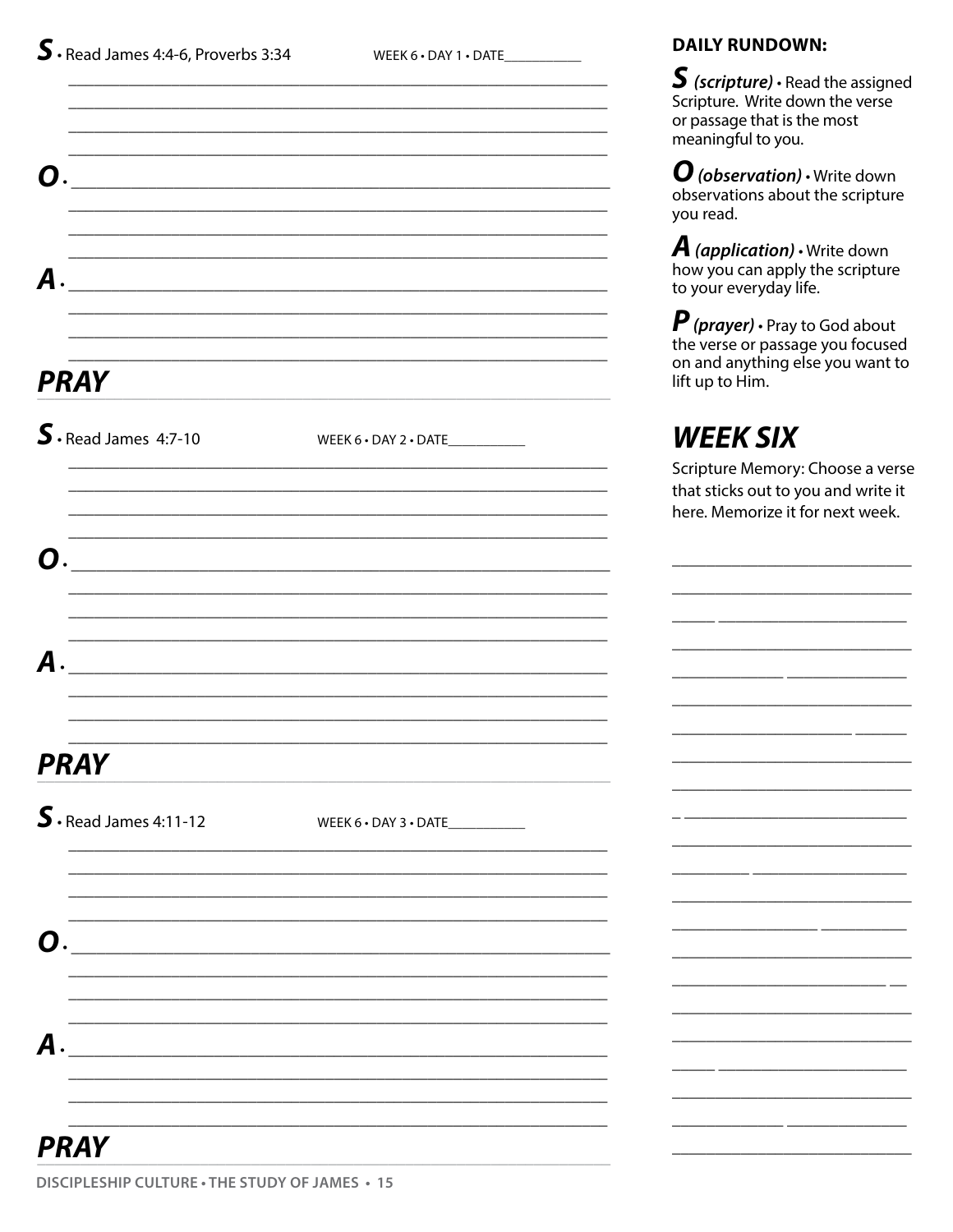А.

**PRAY** 

Ο.

А.

 $S.$  Read James 5:1-4

WEEK 6 · DAY 5 · DATE

#### **DAILY RUNDOWN:**

 $S$  (scripture)  $\cdot$  Read the assigned Scripture. Write down the verse or passage that is the most meaningful to you.

 $\mathbf{O}$  (observation)  $\cdot$  Write down observations about the scripture vou read.

**A** (application)  $\cdot$  Write down how you can apply the scripture to your everyday life.

 $\boldsymbol{P}$  (prayer)  $\cdot$  Pray to God about the verse or passage you focused on and anything else you want to lift up to Him.

# **WEEK SIX**

Scripture Memory: Choose a verse that sticks out to you and write it here. Memorize it for next week.

**PRAY** 

Summarize what you would like to share with your group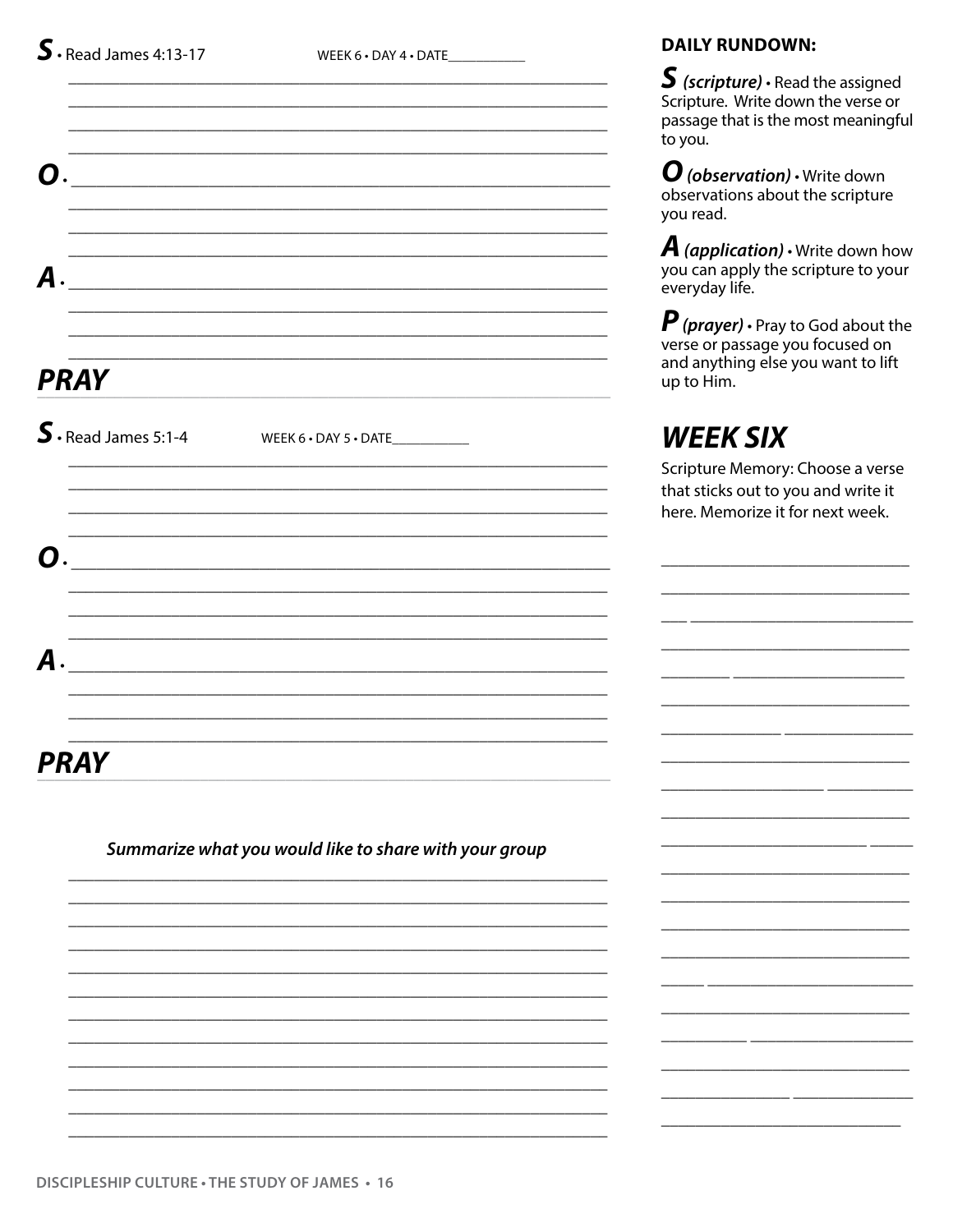WEEK 7 . DAY 1 . DATE\_\_\_\_\_\_\_\_\_\_\_

**DAILY RUNDOWN:** 

|                                  |                                                                 | $\boldsymbol{S}$ (scripture) $\boldsymbol{\cdot}$ Read the assigned<br>Scripture. Write down the verse<br>or passage that is the most<br>meaningful to you. |
|----------------------------------|-----------------------------------------------------------------|-------------------------------------------------------------------------------------------------------------------------------------------------------------|
| $\bf{C}$                         | <u> 2000 - Jan James James Barbara, president eta idazlea (</u> | $\boldsymbol{O}$ (observation) $\cdot$ Write down<br>observations about the scripture<br>you read.                                                          |
| А.                               | <u> 1989 - Andrea Stadt Britain, amerikansk politik (</u>       | <b>A</b> (application) $\cdot$ Write down<br>how you can apply the scripture<br>to your everyday life.                                                      |
| <b>PRAY</b>                      |                                                                 | $\bm{P}$ (prayer) $\cdot$ Pray to God about<br>the verse or passage you focused<br>on and anything else you want to<br>lift up to Him.                      |
| $\mathbf S$ · Read James 5:7-9   | WEEK 7 . DAY 2 . DATE                                           | <b>WEEK SEVEN</b>                                                                                                                                           |
|                                  |                                                                 | Scripture Memory: Choose a verse<br>that sticks out to you and write it<br>here. Memorize it for next week.                                                 |
|                                  |                                                                 |                                                                                                                                                             |
| $\boldsymbol{A}$                 |                                                                 |                                                                                                                                                             |
|                                  |                                                                 |                                                                                                                                                             |
| <b>PRAY</b>                      |                                                                 |                                                                                                                                                             |
| $\mathbf S$ · Read James 5:10-11 | WEEK 7 . DAY 3 . DATE                                           |                                                                                                                                                             |
| O                                |                                                                 |                                                                                                                                                             |
|                                  |                                                                 |                                                                                                                                                             |
| A                                |                                                                 |                                                                                                                                                             |
| <b>PRAY</b>                      |                                                                 |                                                                                                                                                             |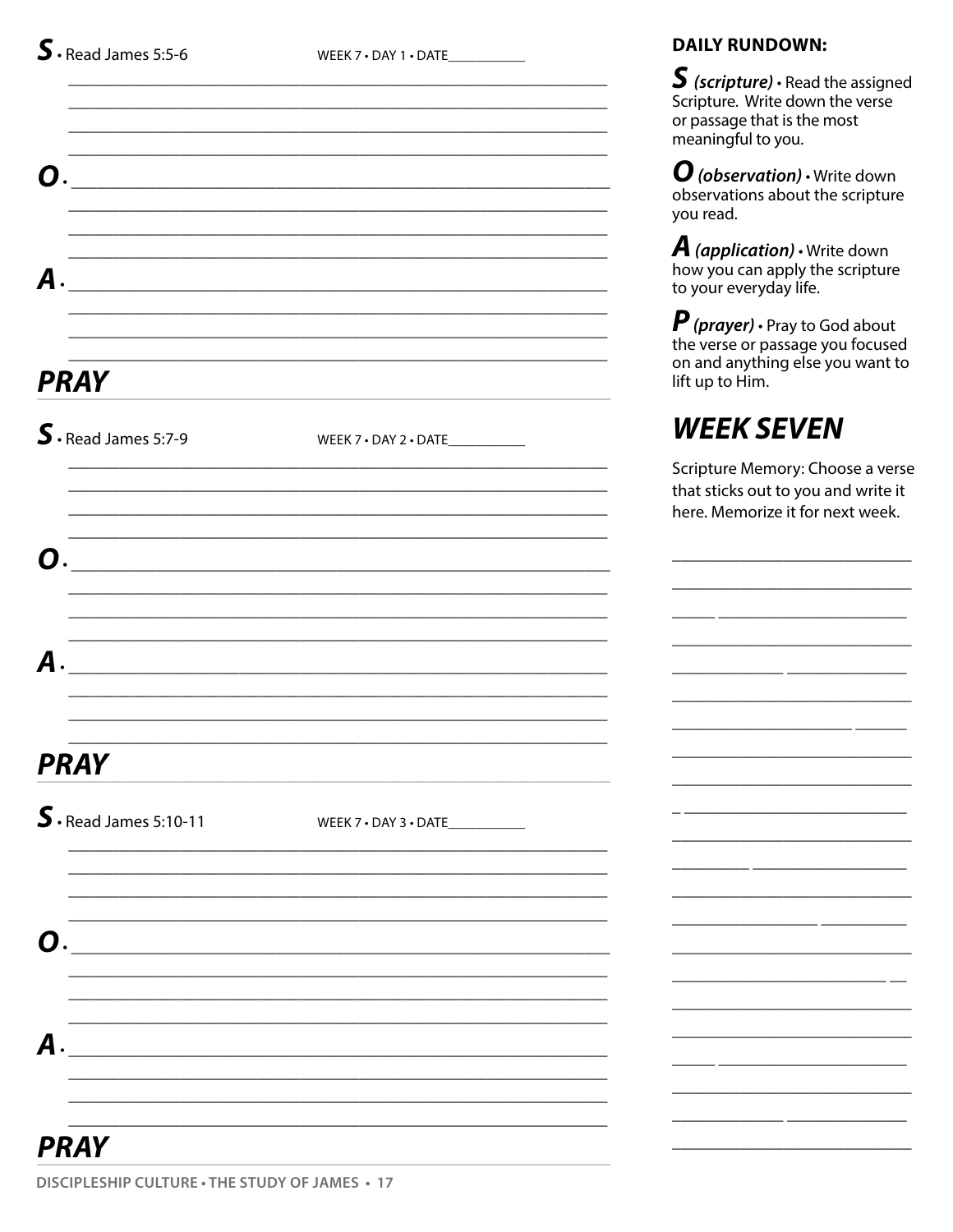| WEEK 7 . DAY 5 . DATE                                  |
|--------------------------------------------------------|
|                                                        |
|                                                        |
|                                                        |
|                                                        |
|                                                        |
|                                                        |
| Summarize what you would like to share with your group |
|                                                        |

### **DAILY RUNDOWN:**

 $S$  (scripture)  $\cdot$  Read the assigned Scripture. Write down the verse or passage that is the most meaningful to you.

 $\boldsymbol{O}$  (observation)  $\cdot$  Write down<br>observations about the scripture you read.

**A** (application)  $\cdot$  Write down how you can apply the scripture to your everyday life.

 $P$  (prayer)  $\cdot$  Pray to God about<br>the verse or passage you focused on and anything else you want to lift up to Him.

# **WEEK SEVEN**

Scripture Memory: Choose a verse that sticks out to you and write it here. Memorize it for next week.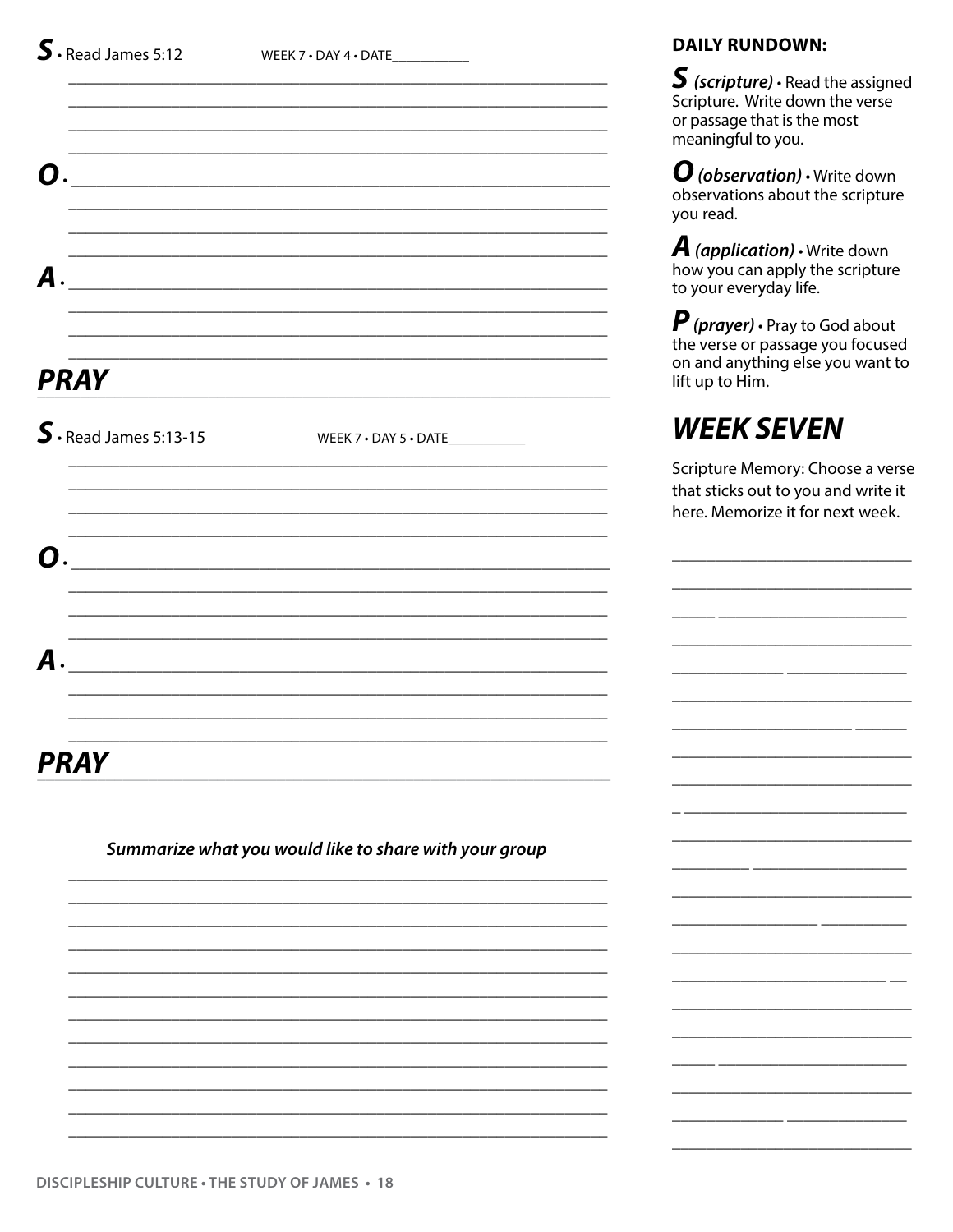WEEK 8 . DAY 1 . DATE\_\_\_\_\_\_\_\_\_\_\_\_

**DAILY RUNDOWN:** 

|                                                                                                                      | $\boldsymbol{S}$ (scripture) $\boldsymbol{\cdot}$ Read the assigned<br>Scripture. Write down the verse<br>or passage that is the most<br>meaningful to you. |
|----------------------------------------------------------------------------------------------------------------------|-------------------------------------------------------------------------------------------------------------------------------------------------------------|
| $\bf{C}$<br><u> 2000 - Jan James James Barnett, mensk politik (d. 1982)</u>                                          | $\boldsymbol{O}$ (observation) $\cdot$ Write down<br>observations about the scripture<br>you read.                                                          |
| А.<br><u> 1980 - Jan James James Barnett, fransk politik (d. 1980)</u>                                               | <b>A</b> (application) $\cdot$ Write down<br>how you can apply the scripture<br>to your everyday life.                                                      |
| <b>PRAY</b>                                                                                                          | $\bm{P}$ (prayer) $\cdot$ Pray to God about<br>the verse or passage you focused<br>on and anything else you want to<br>lift up to Him.                      |
| $\mathbf{S}$ • Read 1 Kings 17:1-6<br>WEEK $8 \cdot$ DAY 2 $\cdot$ DATE _____________                                | <b>WEEK EIGHT</b>                                                                                                                                           |
|                                                                                                                      | Scripture Memory: Choose a verse<br>that sticks out to you and write it<br>here. Memorize it for next week.                                                 |
| <u> 1980 - Antonio Alemania, presidente de la contrada de la contrada de la contrada de la contrada de la contra</u> |                                                                                                                                                             |
| A                                                                                                                    |                                                                                                                                                             |
|                                                                                                                      |                                                                                                                                                             |
| <b>PRAY</b>                                                                                                          |                                                                                                                                                             |
| $\mathbf S$ · Read 1 Kings 18:1-2<br>WEEK 8 . DAY 3 . DATE                                                           |                                                                                                                                                             |
| $\bf{C}$                                                                                                             |                                                                                                                                                             |
|                                                                                                                      |                                                                                                                                                             |
| A                                                                                                                    |                                                                                                                                                             |
| <b>PRAY</b>                                                                                                          |                                                                                                                                                             |